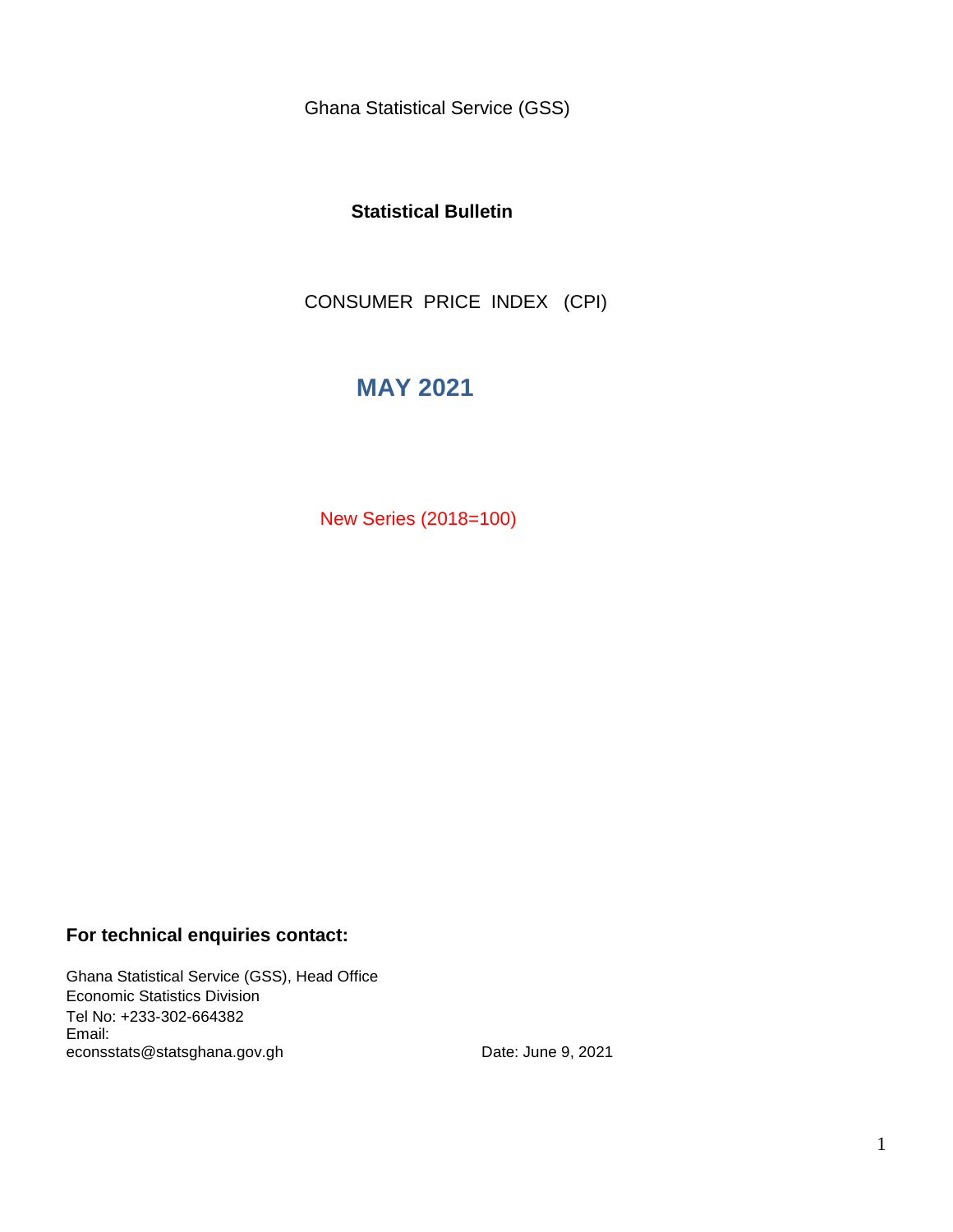Consumer Price Index (CPI) for MAY 2021

| <b>CONTENTS</b>                                               | $\mathbf{2}$ |
|---------------------------------------------------------------|--------------|
|                                                               |              |
| Highlights for May 2021                                       | 3            |
| <b>Tables</b>                                                 | 5            |
| Table 1: Consumer Price Index, August 2019 to May 2021        | 5            |
| Table 2: Food and non-food inflation, August 2019 to May 2021 | 6            |
| Table 3: Non-Food Inflation by COICOP* major groups, May 2021 | 7            |
| Table 4: Food* Inflation by subgroups, May 2021               | 8            |
| Table 5: Regional CPI, May 2021                               | 9            |
| Table 6: Regional CPI and change rates, May 2021              | 10           |

Note:

 More detailed time series data are contained in the CPI User's guide on the GSS website (www.statsghana.gov.gh)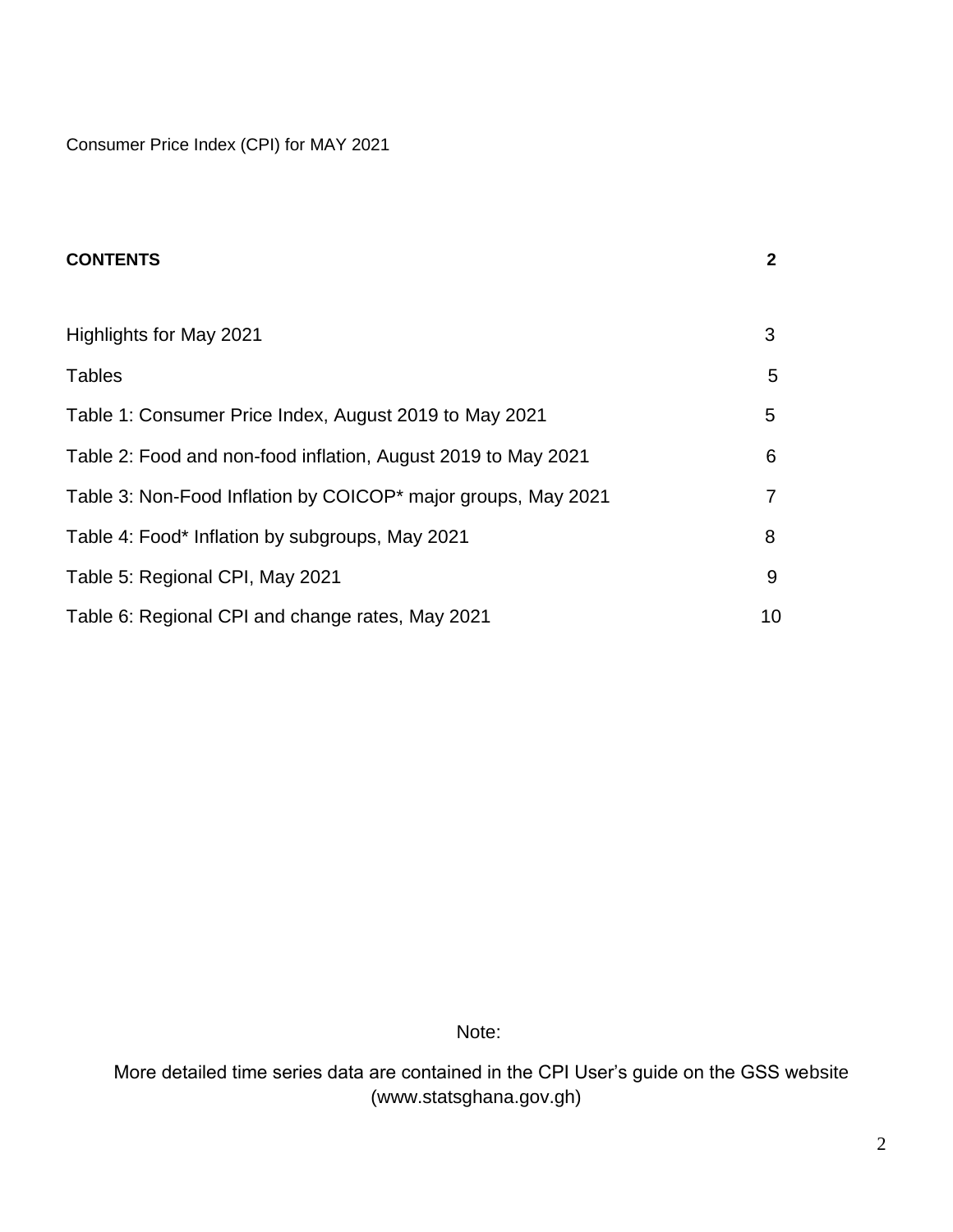# HIGHLIGHTS MAY 2021- New Series

# Inflation rate for MAY 2021 is 7.5%

The Combined Consumer Price Index (CPI) measures the change over time in the general price level of goods and services that households acquire for the purpose of consumption, with reference to the price level in 2018, the base year, which has an index of 100.

The year-on-year inflation rate as measured by the CPI was 7.5 percent in May 2021. (Figure 1). This rate of inflation for May 2021 is the percentage change in the Consumer Price Index (CPI) over the twelve-month period, from May 2020 to May 2021. The monthly change rate for May 2021 is 0.8 percent.



## Food and Non-food inflation for May 2021

The Food and Non-alcoholic beverages recorded a year-on-year inflation rate of 5.4 % for May 2021.

The Non-Food group recorded a year-on-year inflation rate of 9.2 percent in May 2021.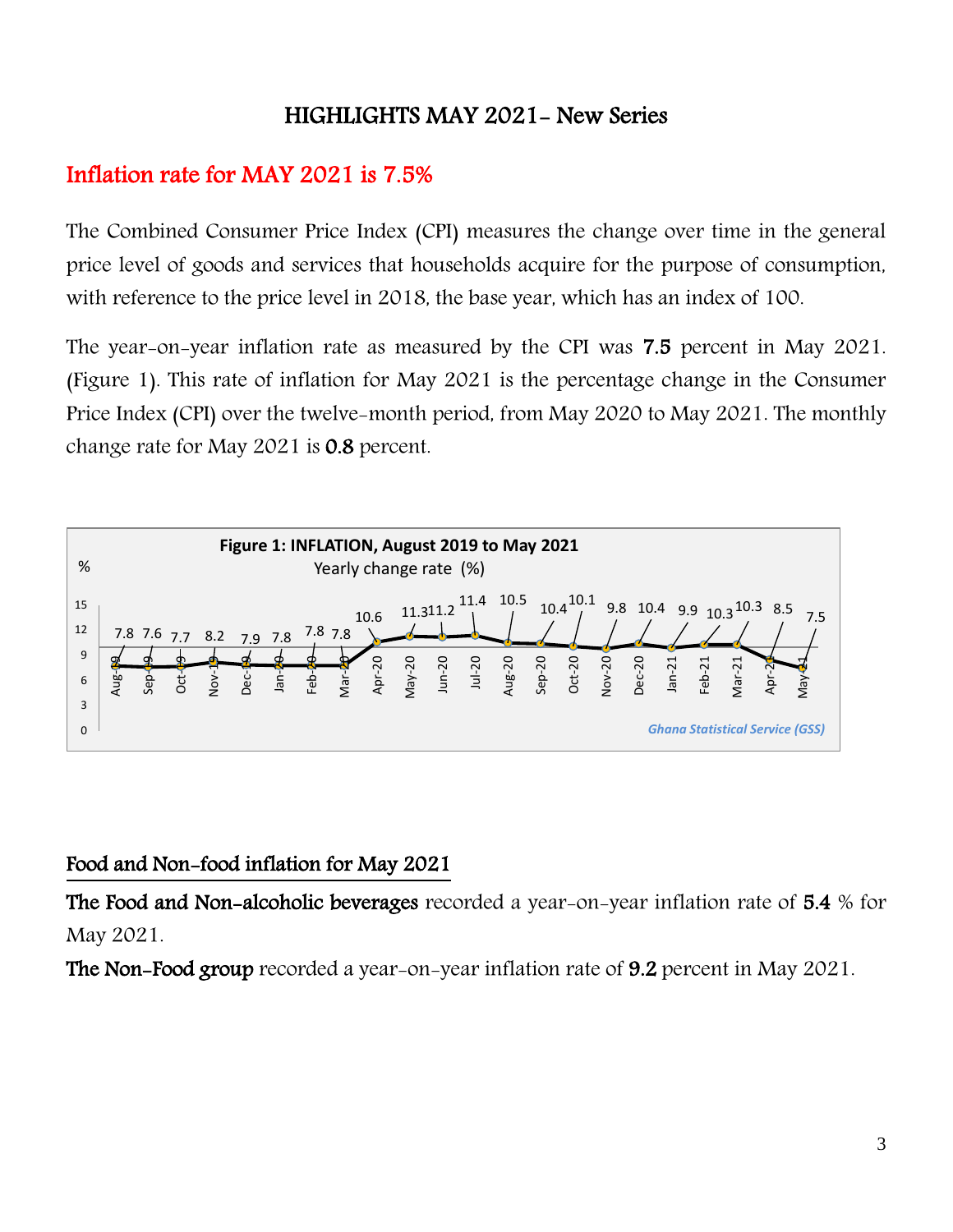## Regional differentials

At the regional level, the year-on-year inflation rate ranged from 2.6 percent in the Eastern Region to 12.3 percent in the Greater Accra Region. Two regions recorded inflation rates above the national average of 7.5%.

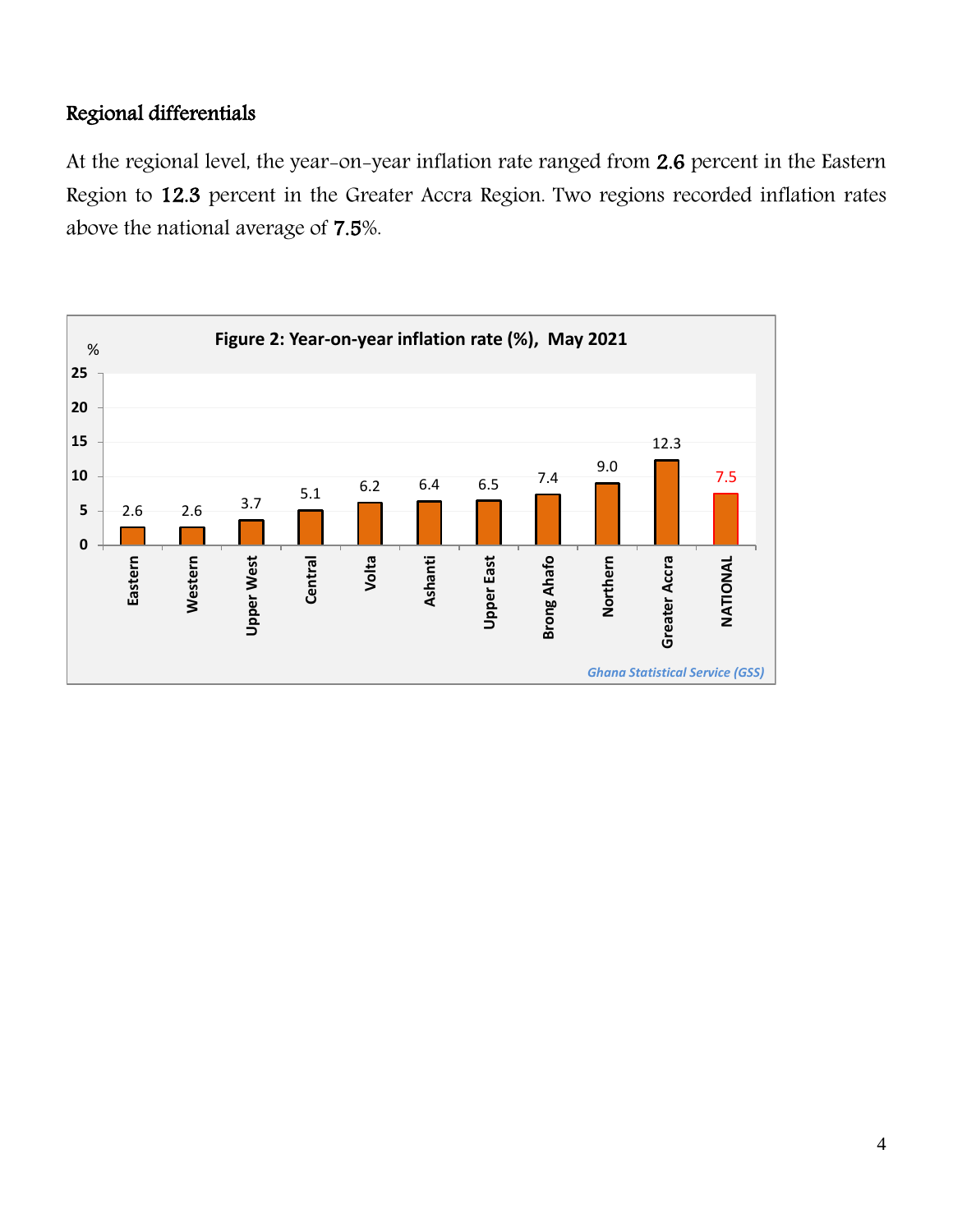|               |                    |               | Change rate (%) |
|---------------|--------------------|---------------|-----------------|
| Year / Month  | Index $2018 = 100$ | Monthly (m/m) | Yearly(y/y)     |
| Aug-19        | 108.7              | 0.0           | 7.8             |
| Sep-19        | 108.6              | $-0.1$        | 7.6             |
| Oct-19        | 109.0              | 0.4           | 7.7             |
| <b>Nov-19</b> | 109.7              | 0.7           | 8.2             |
| Dec-19        | 110.0              | 0.3           | 7.9             |
| Jan-20        | 111.6              | 1.4           | 7.8             |
| Feb-20        | 112.1              | 0.4           | 7.8             |
| Mar-20        | 113.0              | 0.8           | 7.8             |
| Apr-20        | 116.6              | 3.2           | 10.6            |
| May-20        | 118.6              | 1.7           | 11.3            |
| <b>Jun-20</b> | 119.8              | 1.0           | 11.2            |
| <b>Jul-20</b> | 120.5              | 0.5           | 11.4            |
| Aug-20        | 120.0              | $-0.4$        | 10.5            |
| Sep-20        | 119.8              | $-0.2$        | 10.4            |
| Oct-20        | 120.1              | 0.2           | 10.1            |
| <b>Nov-20</b> | 120.4              | 0.3           | 9.8             |
| Dec-20        | 121.5              | 0.9           | 10.4            |
| $Jan-21$      | 122.7              | 0.9           | 9.9             |
| Feb-21        | 123.6              | 0.8           | 10.3            |
| Mar-21        | 124.7              | 0.9           | 10.3            |
| Apr-21        | 126.6              | 1.5           | 8.5             |
| May-21        | 127.6              | 0.8           | 7.5             |

| Table 1: Consumer Price Index, August 2019 to May 2021 |  |  |  |
|--------------------------------------------------------|--|--|--|
|--------------------------------------------------------|--|--|--|

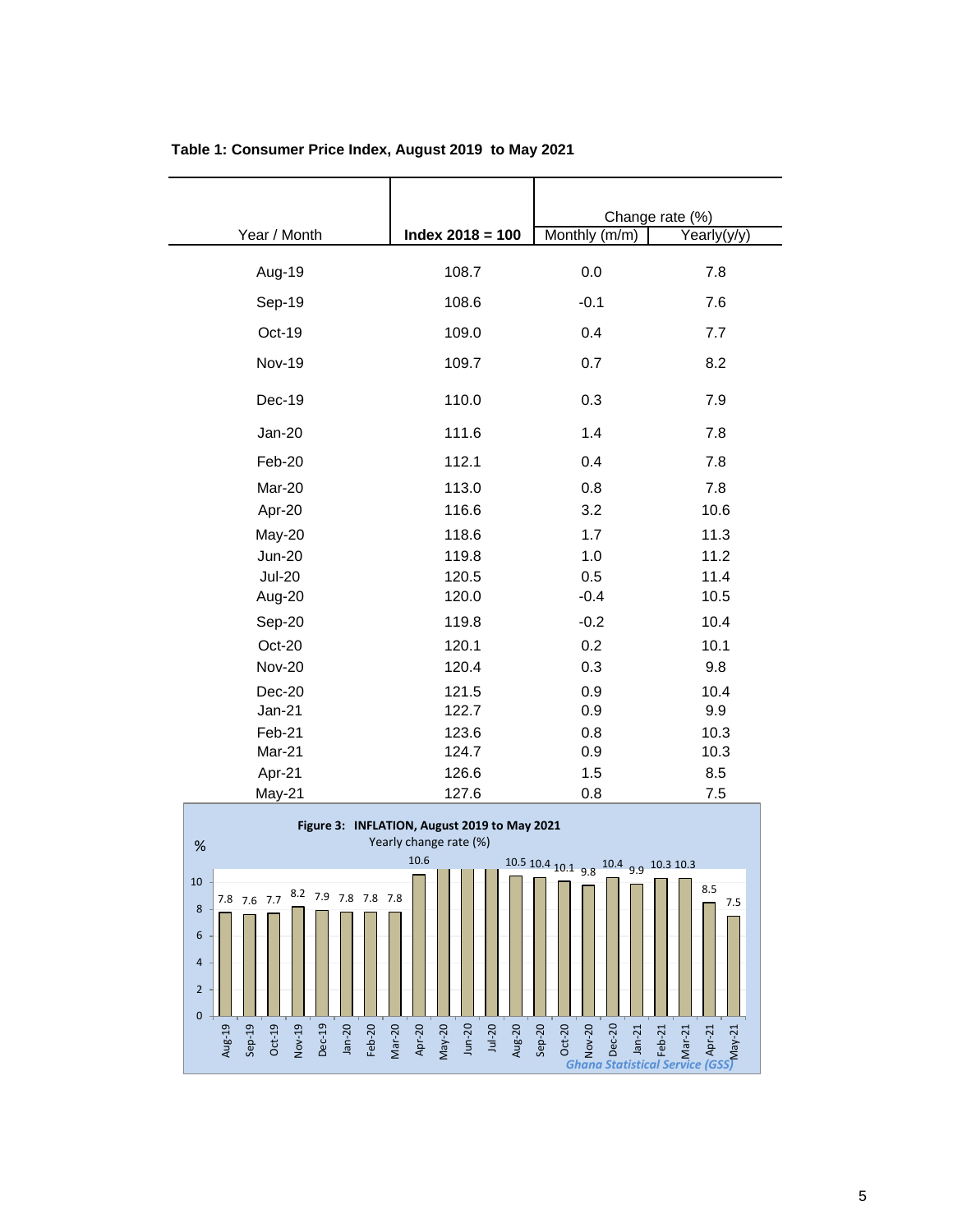| Year-on-year inflation (%)                  |                                                         |                                                                      |                                                                           |  |
|---------------------------------------------|---------------------------------------------------------|----------------------------------------------------------------------|---------------------------------------------------------------------------|--|
|                                             | Food and non-                                           |                                                                      | <b>Combined Food and non-</b>                                             |  |
| Year / Month                                | alcoholic beverages                                     | Non-food                                                             | food                                                                      |  |
| Aug-19                                      | 8.2                                                     | 7.4                                                                  | 7.8                                                                       |  |
| Sep-19                                      | 8.5                                                     | 7.0                                                                  | 7.6                                                                       |  |
| Oct-19                                      | 7.0                                                     | 8.2                                                                  | 7.7                                                                       |  |
| <b>Nov-19</b>                               | 8.4                                                     | 8.0                                                                  | 8.2                                                                       |  |
| Dec-19                                      | 7.2                                                     | 8.5                                                                  | 7.9                                                                       |  |
| $Jan-20$                                    | 7.8                                                     | 7.9                                                                  | 7.8                                                                       |  |
| Feb-20                                      | 7.9                                                     | 7.7                                                                  | 7.8                                                                       |  |
| Mar-20                                      | 8.4                                                     | 7.4                                                                  | 7.8                                                                       |  |
| Apr-20                                      | 14.4                                                    | 7.7                                                                  | 10.6                                                                      |  |
| May-20                                      | 15.1                                                    | 8.4                                                                  | 11.3                                                                      |  |
| <b>Jun-20</b>                               | 13.8                                                    | 9.2                                                                  | 11.2                                                                      |  |
| <b>Jul-20</b>                               | 13.7                                                    | 9.7                                                                  | 11.4                                                                      |  |
| Aug-20                                      | 11.4                                                    | 9.9                                                                  | 10.5                                                                      |  |
| Sep-20                                      | 11.2                                                    | 9.8                                                                  | 10.4                                                                      |  |
| Oct-20                                      | 12.6                                                    | 8.3                                                                  | 10.1                                                                      |  |
| <b>Nov-20</b>                               | 11.7                                                    | 8.3                                                                  | 9.8                                                                       |  |
| Dec-20                                      | 14.1                                                    | 7.7                                                                  | 10.4                                                                      |  |
| $Jan-21$                                    | 12.8                                                    | 7.7                                                                  | 9.9                                                                       |  |
| Feb-21                                      | 12.3                                                    | 8.8                                                                  | 10.3                                                                      |  |
| Mar-21                                      | 10.8                                                    | 10.0                                                                 | 10.3                                                                      |  |
| Apr-21                                      | 6.5                                                     | 10.2                                                                 | 8.5                                                                       |  |
| May-21                                      | 5.4                                                     | 9.2                                                                  | 7.5                                                                       |  |
|                                             |                                                         | Figure 4: FOOD and NON-FOOD INFLATION, August 2019 to                |                                                                           |  |
| $\%$                                        |                                                         | May 2021 Yearly change rate (%)                                      |                                                                           |  |
|                                             |                                                         |                                                                      |                                                                           |  |
| <b>NON FOOD</b>                             |                                                         |                                                                      |                                                                           |  |
|                                             | 15.1<br>14.4                                            | 13.8 9.7<br>9.8                                                      | 12.8<br>12.3                                                              |  |
| 7.08.2                                      | $8.0$ 8.5 7.97.7                                        | 9.9<br>11.4<br>8.4                                                   |                                                                           |  |
| 7.4                                         | 8.4<br>7.8 7.9                                          | 9.2<br>13.711.2                                                      | 8.8                                                                       |  |
| $7.0\,8.4$<br>8.28.5                        | 7.7<br>7.2                                              | <b>FOOD</b>                                                          | 7.7                                                                       |  |
|                                             |                                                         |                                                                      |                                                                           |  |
| 8/1/2019<br>9/1/2019<br>0/1/2019<br>(1/2019 | 2/1/2019<br>2/1/2020<br>3/1/2020<br>/1/2020<br>4/1/2020 | 7/1/2020<br>5/1/2020<br>8/1/2020<br>6/1/2020<br>9/1/2020<br>0/1/2020 | 1/2020<br>/2020<br>2/1/2021<br>5/1/2021<br>3/1/2021<br>1/1/202<br>4/1/202 |  |

Ghana Statistical Service

**Table 2: Consumer Price Index, August 2019 to May 2021**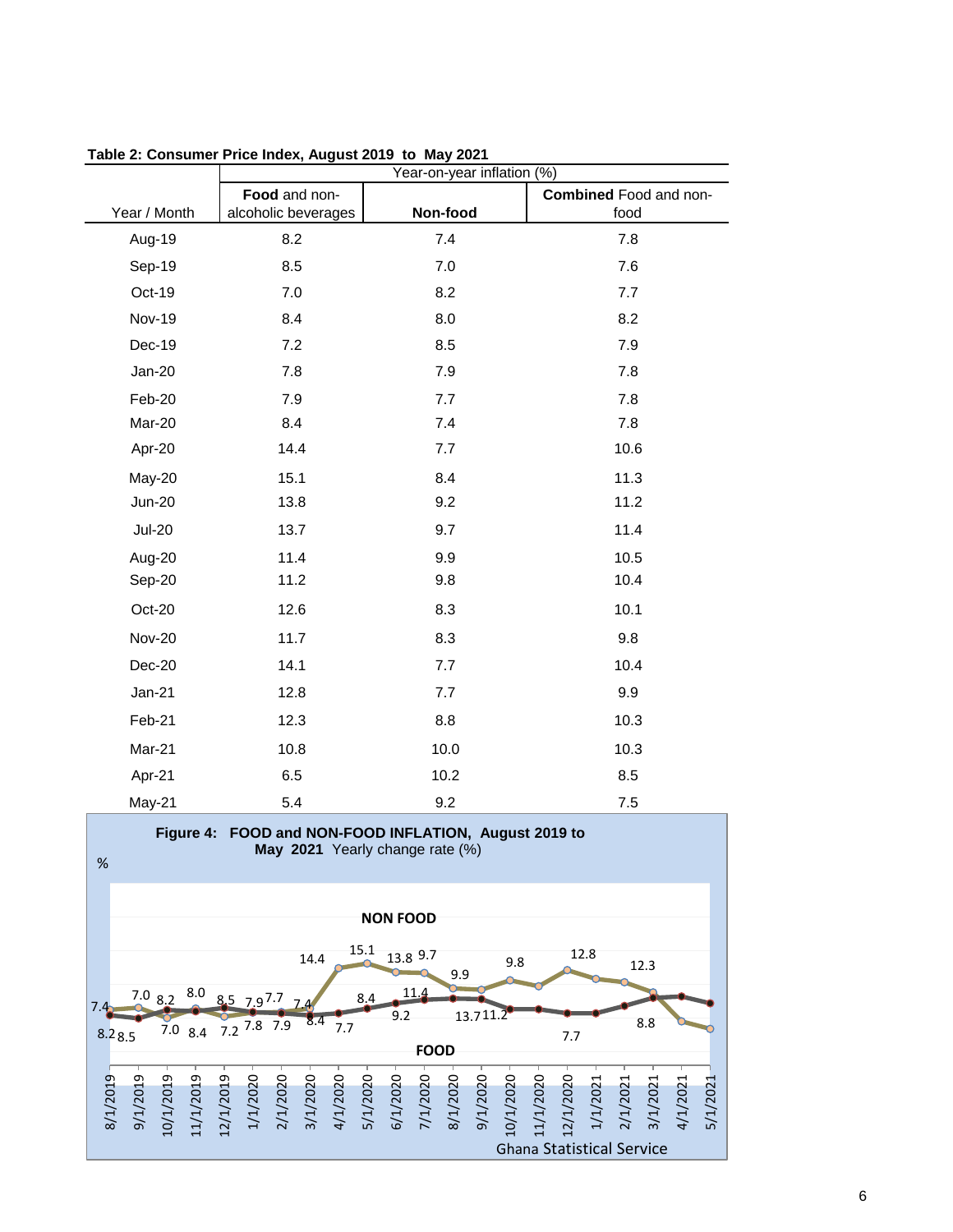|                                                        |        |                | Change rate (%) |        |
|--------------------------------------------------------|--------|----------------|-----------------|--------|
| item (COICOP classification)                           | Weight | Index 2018=100 | Monthly         | Yearly |
| Non-food Inflation rate                                | 56.9   | 126.02         | 0.39            | 9.2    |
| Alcoholic Beverages, Tobacco & Narcotics               | 3.7    | 129.83         | 0.39            | 7.3    |
| Clothing and footwear                                  | 8.1    | 121.36         | 0.12            | 6.5    |
| Housing, water, electricity, gas and other fuels       | 10.2   | 152.84         | 0.11            | 19.9   |
| Furnishings, household equipment and routine househ    | 3.2    | 114.87         | 0.19            | 4.6    |
| Health                                                 | 0.7    | 119.89         | 0.03            | 8.4    |
| Transport                                              | 10.1   | 129.08         | 1.35            | 11.7   |
| Information and communication                          | 3.6    | 113.40         | 0.12            | 5.1    |
| Recreation, sport and culture                          | 3.5    | 116.09         | 0.09            | 3.6    |
| <b>Education services</b>                              | 6.5    | 108.91         | 0.31            | 0.8    |
| Restaurants and accommodation services                 | 4.6    | 114.99         | 0.00            | 6.0    |
| Insurance and financial services                       | 0.2    | 109.81         | 0.00            | 9.0    |
| Personal care, social protection and miscellaneous god | 2.4    | 117.31         | 0.23            | 4.4    |
| * Classification of Individual Consumption by Purpose  |        |                |                 |        |

#### **Table 3 : Consumer Price Index, August 2019 to May 2021**

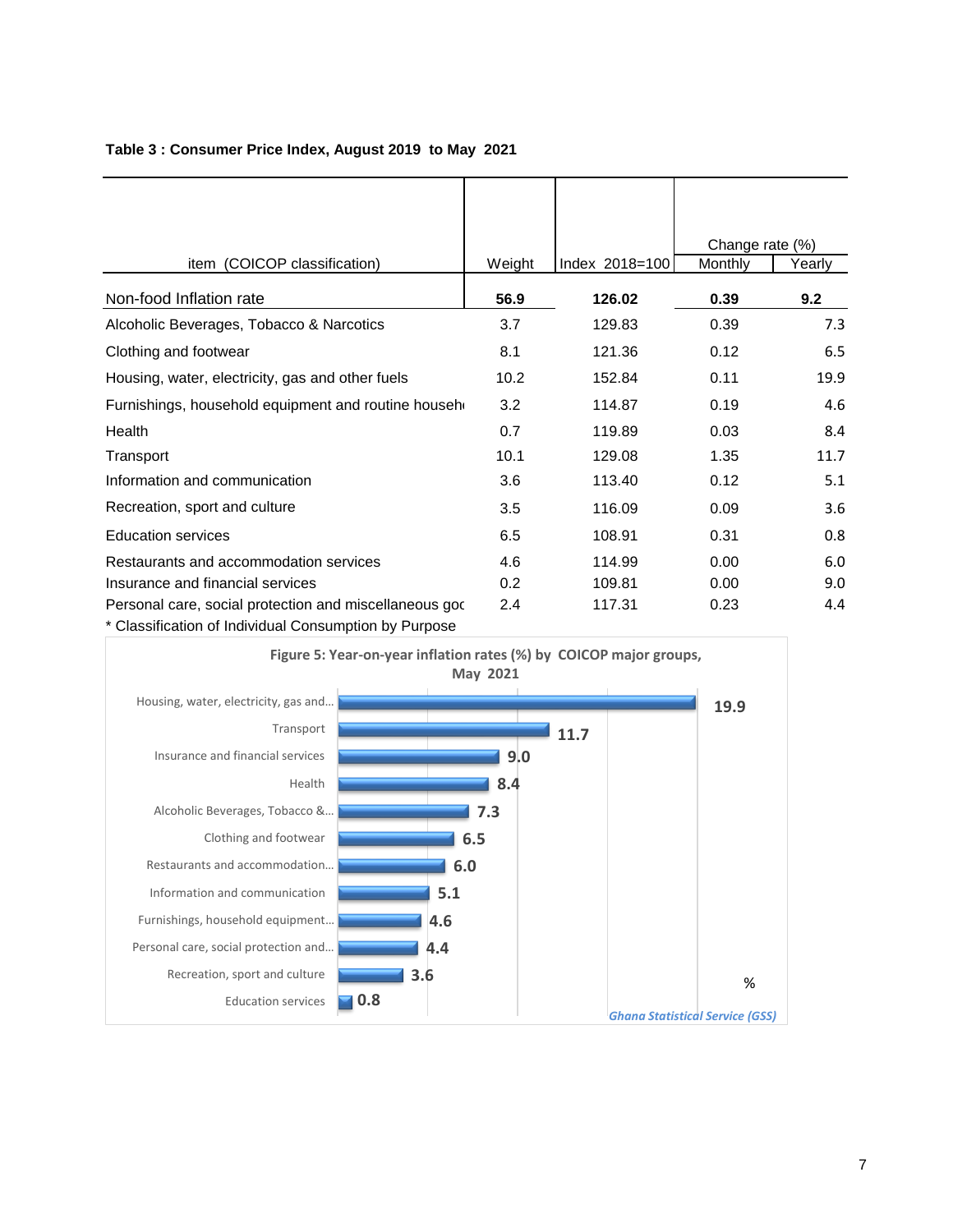|                                                        |        | Index        | Change rate (%) |        |
|--------------------------------------------------------|--------|--------------|-----------------|--------|
|                                                        | Weight | $2018 = 100$ | Monthly         | Yearly |
| Food and non-alcoholic beverages                       | 43.12  | 129.58       | 1.28            | 5.4    |
| Cereals and cereal products                            | 8.31   | 125.26       | 0.94            | 9.4    |
| Live animals, meat and other parts of slaughtered land | 3.53   | 120.28       | 0.60            | 6.3    |
| Fish and other seafood                                 | 6.71   | 132.03       | 1.34            | 10.6   |
| Milk, other dairy products and eggs                    | 1.28   | 126.24       | 0.24            | 13.5   |
| Oils and fats                                          | 1.36   | 127.96       | 0.48            | 10.4   |
| Fruits and nuts                                        | 0.90   | 137.49       | 3.52            | 3.0    |
| Vegetables, tubers, plantains, cooking bananas and p   | 9.91   | 140.68       | 2.79            | $-3.5$ |
| Sugar, confectionery and desserts                      | 0.87   | 118.94       | 0.40            | 2.0    |
| Ready-made food and other food products n.e.c.         | 8.42   | 127.45       | 0.22            | 9.6    |
| Fruit and vegetable juices                             | 0.26   | 116.77       | 0.16            | 0.9    |
| Coffee and coffee substitutes                          | 0.10   | 122.47       | 0.25            | 4.8    |
| Tea, maté and other plant products for infusion        | 0.10   | 116.80       | 0.15            | 13.5   |
| Cocoa drinks                                           | 0.00   | 118.93       | 0.00            | 1.4    |
| Water                                                  | 0.74   | 101.87       | 0.04            | $-0.2$ |
| Soft drinks                                            | 0.62   | 120.23       | 0.07            | 5.2    |

### **Table 4: Consumer Price Index, August 2019 to May 2021**

\* Food and non-alcoholic beverages

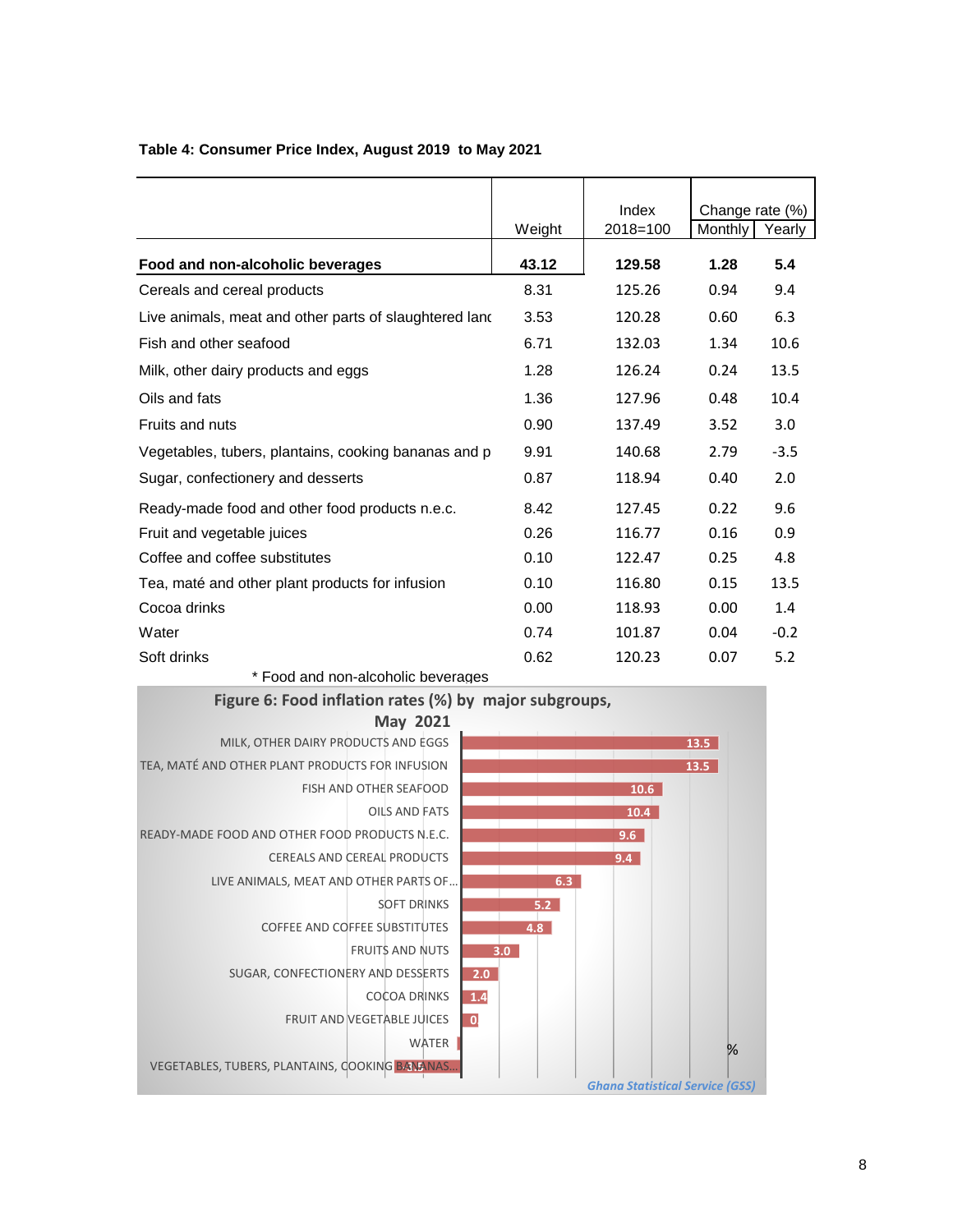| Region             | Index<br>$(2018=100)$ | Month-on-month<br>inflation rate (%) | Year-on-year<br>inflation rate $(\%)$ |
|--------------------|-----------------------|--------------------------------------|---------------------------------------|
| Western            | 120.90                | 0.35                                 | 2.6                                   |
| Central            | 120.74                | 0.94                                 | 5.1                                   |
| Greater Accra      | 142.08                | 0.94                                 | 12.3                                  |
| Volta              | 117.64                | 0.58                                 | 6.2                                   |
| Eastern            | 118.89                | 0.14                                 | 2.6                                   |
| Ashanti            | 125.59                | 0.42                                 | 6.4                                   |
| <b>Brong Ahafo</b> | 121.80                | 1.69                                 | 7.4                                   |
| <b>Northern</b>    | 122.02                | 1.23                                 | 9.0                                   |
| <b>Upper East</b>  | 116.25                | 0.84                                 | 6.5                                   |
| <b>Upper West</b>  | 121.18                | 4.30                                 | 3.7                                   |
| <b>NATIONAL</b>    | 127.60                | 0.80                                 | 7.5                                   |

#### **Table 5 : Consumer Price Index, August 2019 to May 2021**

Figure 7: Regional inflation rates (Year-on-year) - May 2021